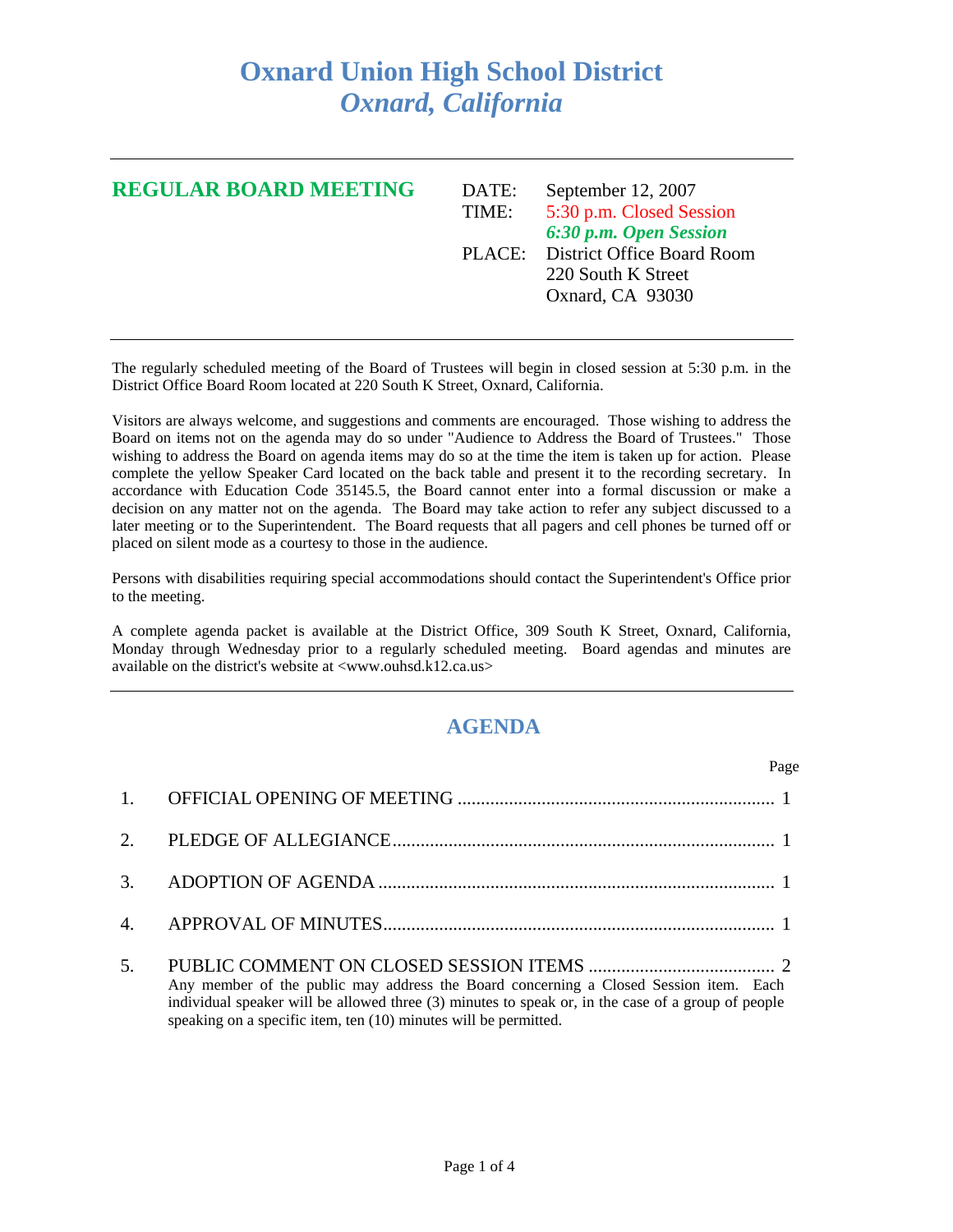Board Meeting Agenda September 12, 2007

|     | $Step$ c $12, 2007$                                                                                                                                                                                                                                                                                                                                                                                                                                                                                                                                                                                                 | Page                                                                                                                                                                                                                                                                        |
|-----|---------------------------------------------------------------------------------------------------------------------------------------------------------------------------------------------------------------------------------------------------------------------------------------------------------------------------------------------------------------------------------------------------------------------------------------------------------------------------------------------------------------------------------------------------------------------------------------------------------------------|-----------------------------------------------------------------------------------------------------------------------------------------------------------------------------------------------------------------------------------------------------------------------------|
| 6.  |                                                                                                                                                                                                                                                                                                                                                                                                                                                                                                                                                                                                                     | During this time, the Board may adjourn to Closed Session to discuss confidential material relating<br>to the items listed below.                                                                                                                                           |
|     | A.                                                                                                                                                                                                                                                                                                                                                                                                                                                                                                                                                                                                                  | Student Personnel [Education Code §35146, 48912, 48919]                                                                                                                                                                                                                     |
|     | <b>B.</b>                                                                                                                                                                                                                                                                                                                                                                                                                                                                                                                                                                                                           | Conference with Real Property Negotiator [Government Code §54956.8]<br>V.C. Parcel #188-0-110-325<br>Property:<br>Negotiator:<br>Randy Winton, Assistant Superintendent-Business Services<br>Under Negotiations: Owner's non-responsive position regarding property inquiry |
| 7.  |                                                                                                                                                                                                                                                                                                                                                                                                                                                                                                                                                                                                                     | $(6:30 p.m. - Time Approximate)$                                                                                                                                                                                                                                            |
| 8.  | Those persons wishing to address the Board may do so at this time by completing a yellow Speaker<br>Card, located on the back table, and presenting it to the recording secretary. Please address your<br>comments to the Board President. Individual presentations are limited to three (3) minutes each, or in<br>the case of a group of people speaking on a specific items, ten (10) minutes will be permitted. Please<br>refer to the complete text of Oxnard Union High School District Board Policy 910: Procedures for<br>Communicating with the Board of Trustees, located in the front of the Board book. |                                                                                                                                                                                                                                                                             |
| 9.  |                                                                                                                                                                                                                                                                                                                                                                                                                                                                                                                                                                                                                     |                                                                                                                                                                                                                                                                             |
|     | A.                                                                                                                                                                                                                                                                                                                                                                                                                                                                                                                                                                                                                  | Consideration of Approval to Name School Facilities:<br>Name the Rio Mesa High School Swimming Pool<br>"The Ed Phillips Rio Mesa Community Aquatics Center"                                                                                                                 |
|     | <b>B.</b>                                                                                                                                                                                                                                                                                                                                                                                                                                                                                                                                                                                                           | Introduction of New Hires: Administrative Staff                                                                                                                                                                                                                             |
|     | C.<br>D.                                                                                                                                                                                                                                                                                                                                                                                                                                                                                                                                                                                                            | General District Acknowledgements/Updates: Superintendent Jody Dunlap<br>Regular Report: Student Representative to the Board, Seira Matsushima                                                                                                                              |
| 10. |                                                                                                                                                                                                                                                                                                                                                                                                                                                                                                                                                                                                                     |                                                                                                                                                                                                                                                                             |
|     | А.                                                                                                                                                                                                                                                                                                                                                                                                                                                                                                                                                                                                                  | Consideration of Approval of Certificated and Classified Personnel 3                                                                                                                                                                                                        |
|     | <b>B.</b>                                                                                                                                                                                                                                                                                                                                                                                                                                                                                                                                                                                                           |                                                                                                                                                                                                                                                                             |
|     | C.                                                                                                                                                                                                                                                                                                                                                                                                                                                                                                                                                                                                                  | Consideration of Approval of Non-Public School Placement for                                                                                                                                                                                                                |
|     |                                                                                                                                                                                                                                                                                                                                                                                                                                                                                                                                                                                                                     | Student Case Numbers Forty, 06-07, and One to Nine, 07-08,<br>According to the Recommendation of the Students' IEP Team and                                                                                                                                                 |
|     | D.                                                                                                                                                                                                                                                                                                                                                                                                                                                                                                                                                                                                                  | Consideration of Approval of Student Expulsion by Voluntary<br>Agreement of the School Principal, the Student, and the Students'                                                                                                                                            |
|     | Ε.                                                                                                                                                                                                                                                                                                                                                                                                                                                                                                                                                                                                                  |                                                                                                                                                                                                                                                                             |
|     | F.                                                                                                                                                                                                                                                                                                                                                                                                                                                                                                                                                                                                                  | Consideration of Adopting Resolution No. 07-37, Resolution for                                                                                                                                                                                                              |

Adopting the "GANN" Limit ............................................................................ 3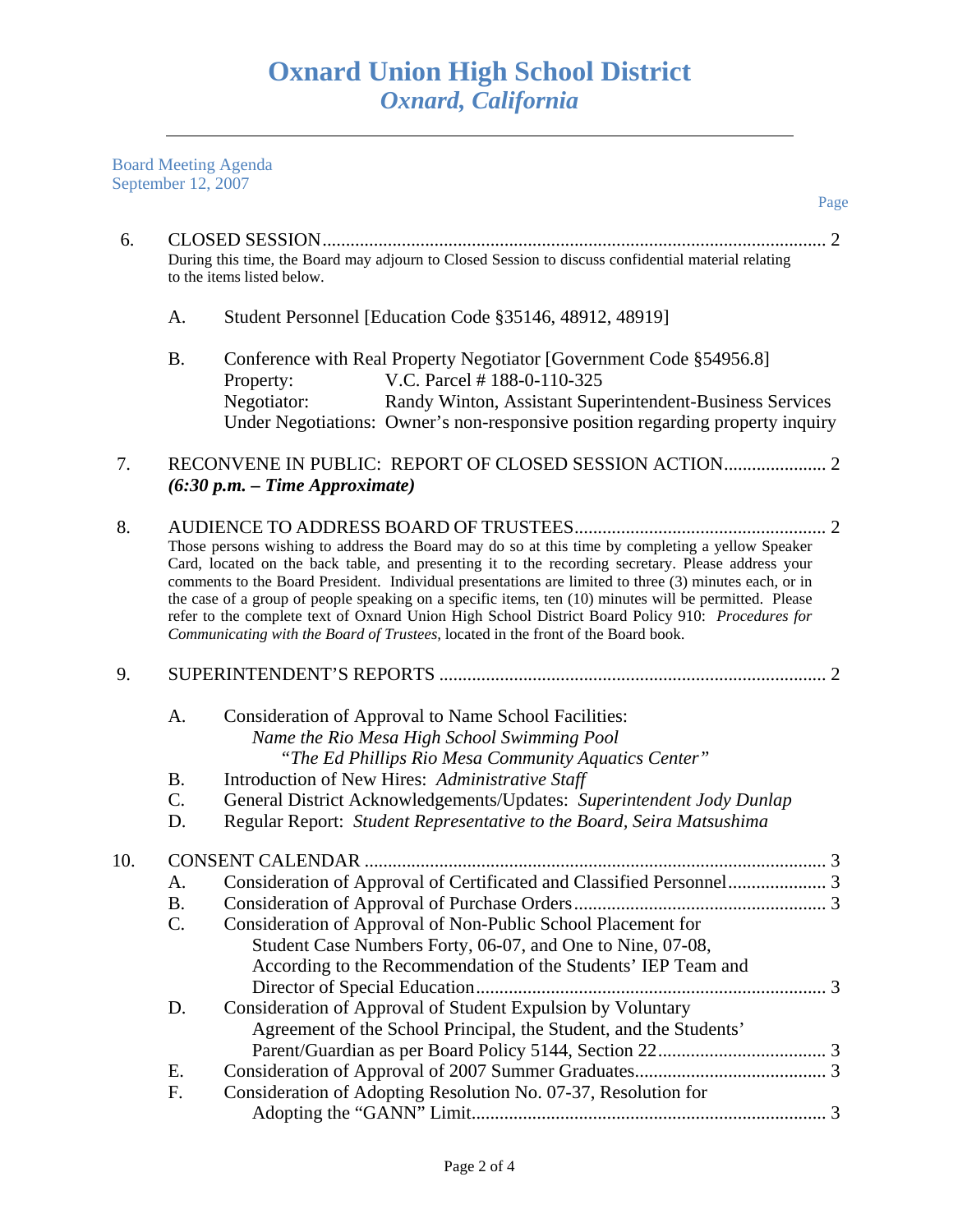Board Meeting Agenda September 12, 2007

11.

|     |           |                                                                       | Page |
|-----|-----------|-----------------------------------------------------------------------|------|
| 10. |           | <b>CONSENT CALENDAR-Continued</b>                                     |      |
|     | G.        | Consideration of Renewal of Lease Agreement with Child                |      |
|     |           | Development Resources of Ventura County, Inc., to Operate a           |      |
|     |           |                                                                       |      |
|     | H.        | Consideration of Approval of Notice of Completion of the Stadium      |      |
|     |           | Lights Project at Rio Mesa High School by Taft Electric Company 4     |      |
|     | Ι.        | Consideration of Approval of Notice of Completion of the Stadium      |      |
|     |           | Parking Lot Project at Oxnard High School by Quality Paving  4        |      |
|     | J.        | Consideration of Approval of Notice of Completion of the Well         |      |
|     |           |                                                                       |      |
|     | Κ.        | Consideration of Approval of Notice of Completion of the Lower        |      |
|     |           | Amphitheater Project at Pacifica High School by Tommy's               |      |
|     |           |                                                                       |      |
|     | L.        | Consideration of Approval of Notice of Completion of the              |      |
|     |           | Landscaping Project at Channel Islands High School by Pro West        |      |
|     |           |                                                                       |      |
|     | M.        | Consideration of Approval of the Proposal from Jordan, Gilbert and    |      |
|     |           | Bain Landscape Architects, Inc. for Landscape Design Phase in the     |      |
|     |           |                                                                       |      |
|     | N.        |                                                                       |      |
|     | O.        |                                                                       |      |
| 11. |           | <b>ACTION ITEMS</b>                                                   |      |
|     | A.        | Consideration of Approval of Revision of Board Policy 0420.4:         |      |
|     |           |                                                                       |      |
|     | <b>B.</b> | Consideration of Adoption of Board/District Educational Priorities,   |      |
|     |           |                                                                       |      |
|     | C.        | Consideration of Approval to Name School Facilities Under the         |      |
|     |           |                                                                       |      |
|     | D.        | Consideration of Nominations for CSBA Director-at-Large, American     |      |
|     |           |                                                                       |      |
|     | Ε.        | Consideration of Adoption of Resolution #07-38 Proclaiming            |      |
|     |           |                                                                       |      |
|     | F.        | Consideration of Approval of Mrs. Shawn Megli as Parent               |      |
|     |           | Representative to Community Advisory Committee (CAC), 2007-           |      |
|     |           | 09 Term                                                               |      |
|     | G.        | Consideration of Adoption of New Textbook Proposal for English 3AP  7 |      |
|     | Η.        |                                                                       |      |
|     |           |                                                                       |      |
| 12. |           |                                                                       |      |
|     |           |                                                                       |      |

- A. Correspondence
- B. Board Members' Reports and Communications<br>C. Board Members' Interests and Concerns
- Board Members' Interests and Concerns